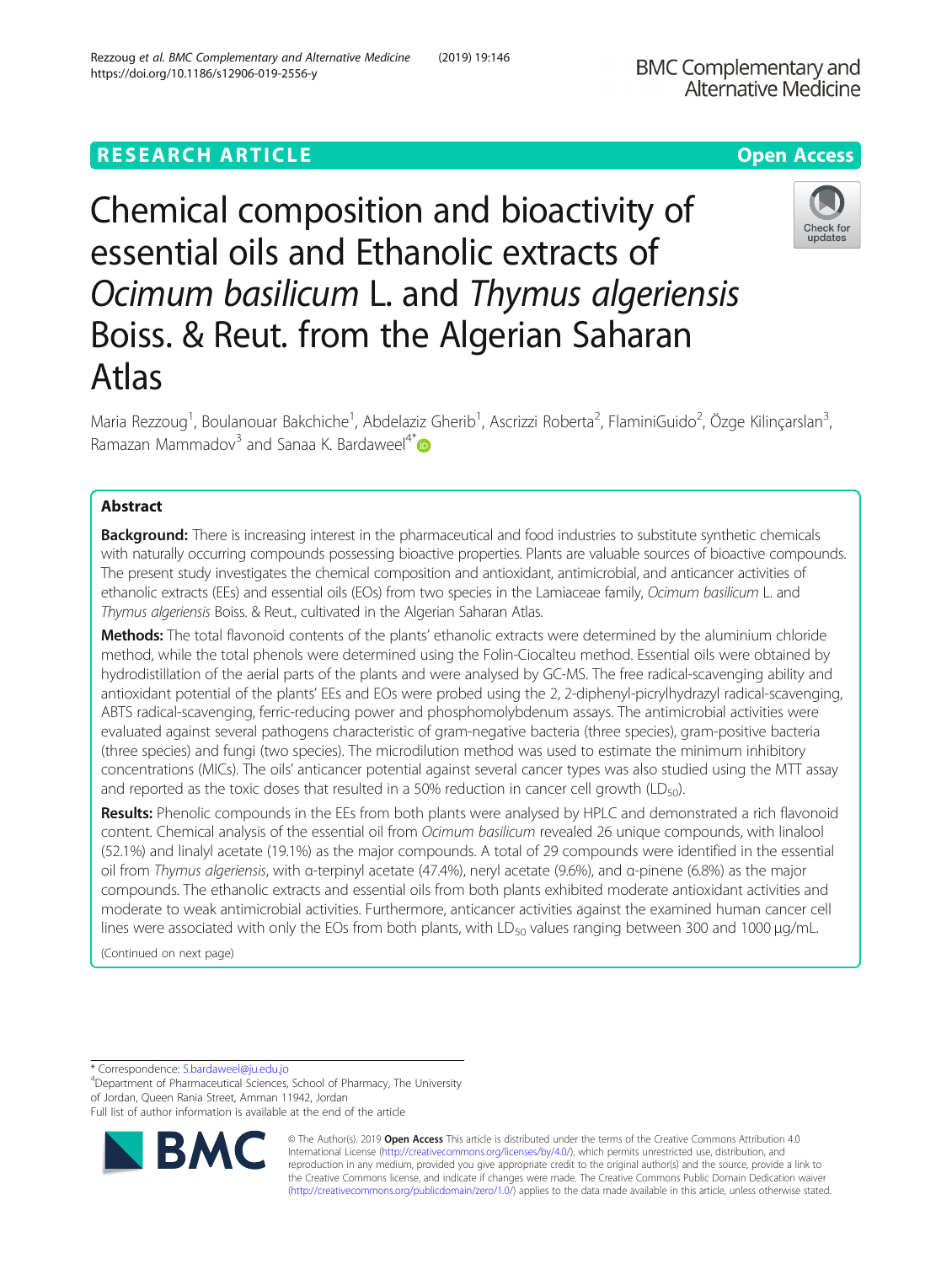## (Continued from previous page)

**Conclusion:** The results suggest that the bioactive compounds found in the ethanolic extracts and essential oils from Ocimum basilicum and Thymus algeriensis, with diverse antioxidant, antimicrobial and anticancer activities, may have beneficial applications in nutraceutical and pharmaceutical technologies.

Keywords: Ocimum basilicum, Thymus algeriensis, Essential oil, Ethanolic extract, Antioxidant activity, Antimicrobial activity, Anticancer activity

# Background

Among the numerous medicinal plants, some prevalent species are particularly popular in folk medicine due to their antioxidant properties and health benefits [[1](#page-9-0)]. The Lamiaceae family is one of the most extensively studied plant families containing members with proven human health benefits. Antimicrobial [\[2](#page-9-0)–[4\]](#page-9-0), antioxidant [[5,](#page-9-0) [6](#page-9-0)], anti-inflammatory, anti-depressive, and antiproliferative effects [[7,](#page-9-0) [8\]](#page-9-0) have been demonstrated for the active compounds found in many plants from this family. Rosemary, thyme, basil, and sage are famous members of the Lamiaceae family and are among the most commonly used plants in traditional Mediterranean remedies, mainly for the treatment of gastritis, infections, dermatitis, bronchitis, and inflammation [[3](#page-9-0), [4](#page-9-0), [9](#page-9-0), [10](#page-9-0)].

Ocimum basilicum, an aromatic herb that belongs to the Lamiaceae family and the Nepetoideae subfamily [\[9](#page-9-0)], has been used in folk medicine for the treatment of gastrointestinal and respiratory diseases [\[10](#page-9-0)]. This species was also reported as having beneficial effects on kidney malfunctions, warts and worm infestations [\[10](#page-9-0)]. Various chemical functionalities characteristic of anthocyanins, flavonoids, monoterpenes, phenolic acids and their esters, phenylpropanoid derivatives, phytosterols, tannins, and triterpenes have been identified in different O. basilicum extracts [[11,](#page-9-0) [12\]](#page-9-0). Essential oils extracted from its leaves and flowers can be used as flavouring agents in food, medicine and cosmetics [[10,](#page-9-0) [11\]](#page-9-0).

Another renowned genus of the Lamiaceae family is the Thymus genus. It contains approximately 215 to 350 species that are remarkably predominant in the Mediterranean area [\[13,](#page-9-0) [14\]](#page-9-0). The aerial parts and the volatile components of Thymus species are traditionally used as herbal teas and condiments and for numerous medicinal purposes, e.g., as antispasmodic, antibacterial, antiviral, expectorant and antioxidant agents [\[15\]](#page-9-0). Compounds in several classes have been identified in Thymus species, such as carvacrol, thymol, geraniol, γ-terpineol, thujone and linalool [\[16\]](#page-9-0).

The aim of this study was to investigate the chemical composition and biological activities of essential oils and ethanolic extracts from Ocimum basilicum and Thymus algeriensis cultivated in the Algerian Saharan Atlas (Laghouat region).

# Materials and methods Plant materials

Ocimum basilicum and Thymus algeriensis were harvested in their flowering stage between April and May 2016 in the area of the Algerian Saharan Atlas (Laghouat region). The species were characterized at the Department of Biology, Faculty of Science, University of Laghouat (Algeria), and the voucher specimens were banked at the Laboratory of Process Engineering, University of Laghouat, with the numbers LGP Ob/04/16 and LGP Ta/05/16, respectively. The plant materials were air-dried for 15 days and stored at room temperature  $(25 \pm 2 \degree C)$  without exposure to direct sunlight.

# Preparation of the ethanolic extracts

Dried plant aerial parts (leaves) were pulverized. Each 15 g of ground sample was placed into a separate Erlenmeyer flask. Then, 100 mL of ethanol (100%) was added, and the samples were incubated in a water bath at 55 °C for 6 h. Separation of the extraction mixture from the residue was achieved by filtration through Whatman No. 1 filter paper. Each plant residue was re-extracted in triplicate with ethanol. After filtration, the two portions were mixed. The residual solvent in the ethanolic extracts were removed under reduced pressure at 48–49 °C using a rotary evaporator (Rotavapor IKA VB 10, Germany). Water in the extracts was lyophilized using a freeze dryer (Thermo Savant Modulyo D, USA) for 8 h at − 50 °C and 0.040 mbar. The yields of these fractions were 20.16% (Ocimum basilicum) and 15.78% (Thymus algeriensis).

# Total phenolic content

The total phenolic content was determined with Folin-Ciocalteu reagent using the method described by Single-ton et al. [\[17](#page-9-0)]. Briefly, to 200 μL of each sample (three replicates), 1 mL of 10% (v/v) Folin-Ciocalteu reagent and 800 μL of  $\text{Na}_2\text{CO}_3$  (7.5%, w/v) were added and incubated at 25 °C for 30 min. The absorbance of each sample was measured at 760 nm using a spectrophotometer (OPTI-ZEN 2120 UV). An ethanol solution of gallic acid was tested in parallel to obtain a calibration curve. Values were expressed as milligrams of gallic acid equivalents per gram of dry weight (mg GAE/g dry weight).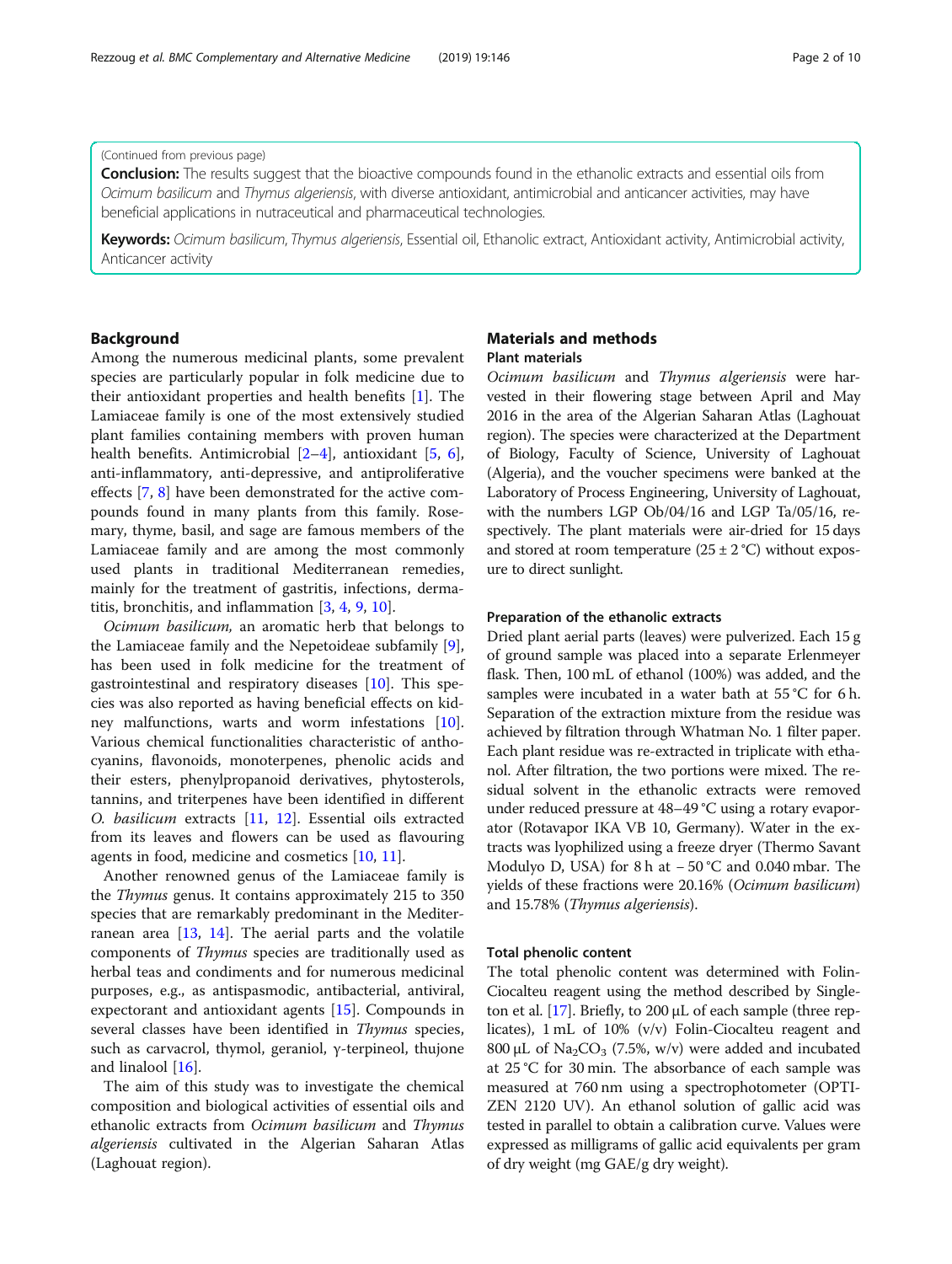# Total flavonoid content

The total flavonoid content was estimated using the aluminium chloride colorimetric method of Boulanouar et al. [[18\]](#page-9-0). Briefly, 1 mL of diluted extract was mixed with 1 mL of a 2% AlCl<sub>3</sub> methanol solution. After incubation at room temperature for 15 min, the absorbance was measured at 430 nm using a spectrophotometer (OPTI-ZEN 2120 UV). The total flavonoid content was calculated from the calibration curve of rutin and expressed as milligrams of rutin equivalents per gram of dry weight (mg RE/g dry weight).

#### Analysis of phenolic contents by HPLC

The HPLC procedure described by Caponio et al. [[19](#page-9-0)] was adopted for the analysis of phenolic contents. The conditions utilized were as follows: a C-18 column (CTO-10ASVp, 4.6 mm  $\times$  250 mm, 5  $\mu$ M), an injection volume of 20 μL, a mobile phase composed of solvent A (3% formic acid in distilled water) and solvent B (100% acetonitrile), gradient elution from 15 to 100% B over a run time of 45 min at a flow rate of 1 mL/min, and a UV-Vis detector. For analysis, the samples were dissolved in ethanol, and 20 μL of this solution was injected into the column. Chromatograms were plotted based on detection at 280 nm with the UV-Vis detector. The retention times and UV absorption spectra of the phenolic compounds were compared with those of pure standards. Gallic acid, 3, 4-dihydroxybenzoic acid, 4 hydroxybenzoic acid, 2, 5-dihydroxybenzoic acid, chlorogenic acid, vanillic acid, caffeic acid, p-coumaric acid, ferulic acid, rutin, ellagic acid, naringin, and quercetin were used as standards. Peaks were identified by matching the retention times and UV spectra with those of the standards. The quantity of each phenolic compound was reported in μg per gram of the extract.

## Isolation of essential oils

Essential oils were extracted from the air-dried and ground plants (100 g each) using the hydrodistillation method for 4 h in a Clevenger-type apparatus. The obtained essential oils were dried over anhydrous sodium sulfate and stored at 4 °C in the dark until further analysis.

## GC-MS analysis

GC-EIMS analyses were accomplished with a Varian CP-3800 gas chromatograph equipped with a DB-5 capillary column  $(30 \text{ m} \times 0.25 \text{ mm})$ ; coating thickness of  $(0.25 \text{ }\mu\text{m})$ and a Varian Saturn 2000 ion trap mass detector. The following analytical specifications were used: injector and transfer line temperatures of 220 °C and 240 °C, respectively; oven temperature programmed from 60 °C to 240 °C at 3 °C/min; carrier gas of helium at  $1$  mL/min; injection volume of  $0.2 \mu$ L (10% hexane solution); and split ratio of 1:30. For the identification of each compound, a comparison of the retention times with the standards' retention times was performed. In addition, we evaluated the linear retention indices in relation to the retention times of a series of  $n$ -hydrocarbons and used computer-aided matching with commercially available mass spectra and mass spectra contained in an inhouse library.

# Antioxidant activities

## Free radical-scavenging activity

The DPPH radical-scavenging capacity was measured as previously described by Boulanouar et al. [\[18](#page-9-0)]. In this study, 1 mL of either ethanolic extract or essential oil was added to 2 mL of a 60 μM DPPH methanol solution, and the reaction mixture was kept at room temperature and away from light for 30 min before the absorbance was recorded at 517 nm. The following equation was used to estimate the scavenging activity: scavenging effect  $(\%) = [100^*(A_c - A_s/A_c)]$ , where  $A_c$  is the control sample absorbance and  $A_s$  is the test sample absorbance. The concentration of oil or extract at which 50% of the DPPH radicals  $(IC_{50})$  were scavenged was calculated. Ascorbic acid was employed as a reference compound.

## ABTS assay

The antioxidant capacity was estimated following the procedure described by Re et al. [\[20](#page-9-0)] with minor modifications. In brief, a 7 mM ABTS stock solution was reacted with 2.45 mM potassium persulfate at room temperature for 12–16 h while protected from light to produce the ABTS radical cation (ABTS<sup>\*+</sup>). The ABTS<sup>\*+</sup> mixture (1450 μL) was diluted with methanol to reach an absorbance of  $0.70 \pm 0.02$  at 734 nm, followed by the addition of 50 μL of either the test sample or Trolox standard and incubation at room temperature while protected from light for 6 min. The absorbance was read at 734 nm using a spectrophotometer (OPTIZEN 2120 UV). For each test sample, the percent inhibition of ABTS<sup>\*\*</sup> was computed using the following formula: (% inhibition) =  $[100^*(A_c - A_s / A_c)]$ , where  $A_c$  is the control sample absorbance and  $A_s$  is the test sample absorbance. The concentration of oil or extract that could scavenge 50% of the ABTS radicals  $(IC_{50})$  was calculated. Trolox was used as a reference compound.

# Reducing power assay

The method of Oyaizu 1986 was adopted to determine the reducing power of the examined EEs and EOs [\[21](#page-9-0)]. Extract solution (0.1 mL), phosphate buffer (2 mL, 0.2 M, pH 6.6) and potassium ferricyanide  $[K_3Fe(CN)_6]$  (2 mL, 1%) were mixed and then incubated at 50 °C for 20 min. Afterward, 2 mL of trichloroacetic acid (10%) was added to the solution to terminate the reaction. The mixture was then centrifuged at 3000 rpm for 10 min, and the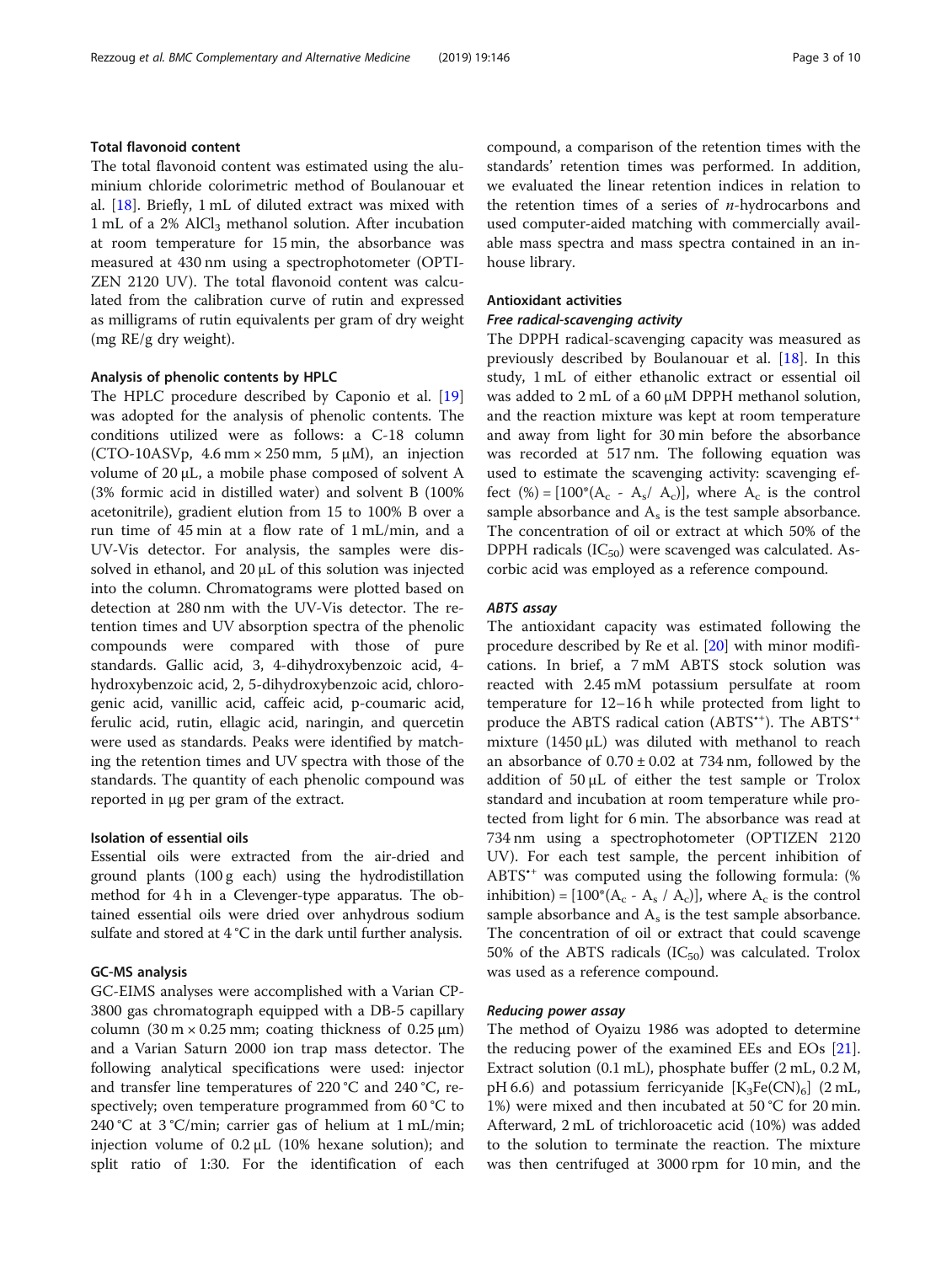upper layer of the solution (2 mL) was collected. The collected layer was mixed with distilled water (2.5 mL) and FeCl<sub>3</sub> (0.5 mL, 0.1%) before the absorbance was measured at 700 nm. Greater reducing power was associated with increased absorbance of the reaction mixture. The results are expressed in terms of the ascorbic acid equivalent antioxidant capacity (AEAC).

## Phosphomolybdenum assay

The Prieto et al. method was adopted to evaluate the reducing capacity of the EEs and EOs from the two assessed plants [[22](#page-9-0)]. In summary, 0.3 mL of each diluted extract was added to 3 mL of a phosphomolybdic reagent solution containing ammonium molybdate (4 M), sodium phosphate (28 mM) and sulfuric acid (0.6 M). The mixture was placed in a water bath at a temperature of 95 °C for 90 min. After cooling to room temperature, the absorbance was measured at 695 nm against a blank solution containing 0.3 mL of ethanol mixed with 3 mL of phosphomolybdic reagent. The results are expressed in terms of the ascorbic acid equivalent antioxidant capacity (AEAC).

# Antimicrobial activity

# Microorganisms

Six bacterial and two fungal species were acquired from the Microbial Culture Collection Center of the Medical School at the University of Jordan, Jordan. The species used were Staphylococcus epidermidis ATCC12228 (grampositive bacterium), Staphylococcus aureus ATCC25923 (gram-positive bacterium), Bacillus subtilis ATCC11562 (gram-positive bacterium), Escherichia coli ATCC29425 (gram-negative bacterium), Pseudomonas aeruginosa ATCC15442 (gram-negative bacterium), Klebsiella pneumoniae ATCC43816 (gram-negative bacterium), Candida glabrata ATCC22553 (fungus), and Candida albicans ATCC10231 (fungus). The eight microorganisms represent predominant food pathogens that are frequently encountered [[23](#page-9-0)–[25\]](#page-9-0).

# MIC determination

Measurements of the minimum inhibitory concentration (MIC), defined as the minimum concentration at which more than 80% of the microbial growth is restrained, were performed in 96 flat-bottom microtiter plates (TPP, Switzerland) in accordance with the microdilution method, as previously reported by Bardaweel et al. [\[23\]](#page-9-0). An inoculum volume of  $1 \times 10^5$  CFU mL<sup>-1</sup> for each microorganism was used in each microtiter plate well. Ampicillin and amphotericin B (positive controls), as well as media (negative control), were employed under comparable experimental conditions. Plates containing bacteria were placed in a shaker incubator for 48 h at 37 °C, whereas plates containing Candida were incubated in the shaker for 48 h at 33 °C. To assess microbial growth, optical densities were read at 600 nm  $OD_{600}$ ) using a microplate reader (Palo Alto, CA, USA).

# Anticancer activity

## Cell lines and cell viability

All cancer cell lines used in this study (MCF7, MDA-MB-231 HeLa, PC3, and K562) were acquired from the American Type Culture Collection (Rockville, MD, USA). All cells were cultured in Dulbecco's modified Eagle's medium (DMEM) supplemented with 10% foetal bovine serum, 100 U/mL penicillin, and 100 μg/mL streptomycin at 37 °C with 5%  $CO<sub>2</sub>$ . The count of viable cells was determined using the trypan blue method [[24](#page-9-0)].

# MTT assay

The anticancer activity of the phenolic extracts and essential oils were studied in 96-well round-bottom microplates using the MTT (3-[4, 5-dimethylthiazole-2-yl]-2, 5-diphenyl-tetrazolium bromide) assay (Sigma-Aldrich, USA) as previously described by Bouziane et al. [\[25\]](#page-9-0). In summary, cells were seeded in 96-well plates at a cell density of  $1 \times 10^4$  cells/mL and incubated for 24 h to permit attachment. Each well was treated with different concentrations (0.001–1000 μg/mL) of the prepared extracts in triplicate and incubated for 48 h. Subsequently, 10 μL of 0.5 mg/mL MTT was added to each well and further incubated for 4 h before measuring the absorbance at 570 nm. Growth inhibition was determined based on the following equation: inhibition  $(\%) = 100$ -(mean Abs of test sample - mean Abs of negative control) ×100/(mean Abs of positive control-mean Abs of negative control). Graph Pad Prism 7 software (Graph-Pad Software, Inc., La Jolla, CA, USA) was used for data analysis to determine the inhibition percentage, and the results are presented as the  $LD_{50}$  value, described as the concentration that produces 50% growth suppression. The positive control doxorubicin was employed under the same experimental conditions.

## Data analysis

For all experiments, the analyses were performed in triplicate, and the values are reported as the mean ± standard deviation (SD). The results were analysed via Student's ttest, with  $\alpha = 0.05$ . The analyses were carried out using IBM SPSS Statistics for Windows, version 22.0. (IBM Corp., Armonk, New York, USA).

## Results and discussion

# Total phenolic and flavonoid contents

The total phenol contents of extracts estimated by the Folin-Ciocalteu procedure and the total flavonoid contents estimated by the  $AICl<sub>3</sub>$  method are presented in Table [1](#page-4-0). The ethanolic extract of O. *basilicum* had the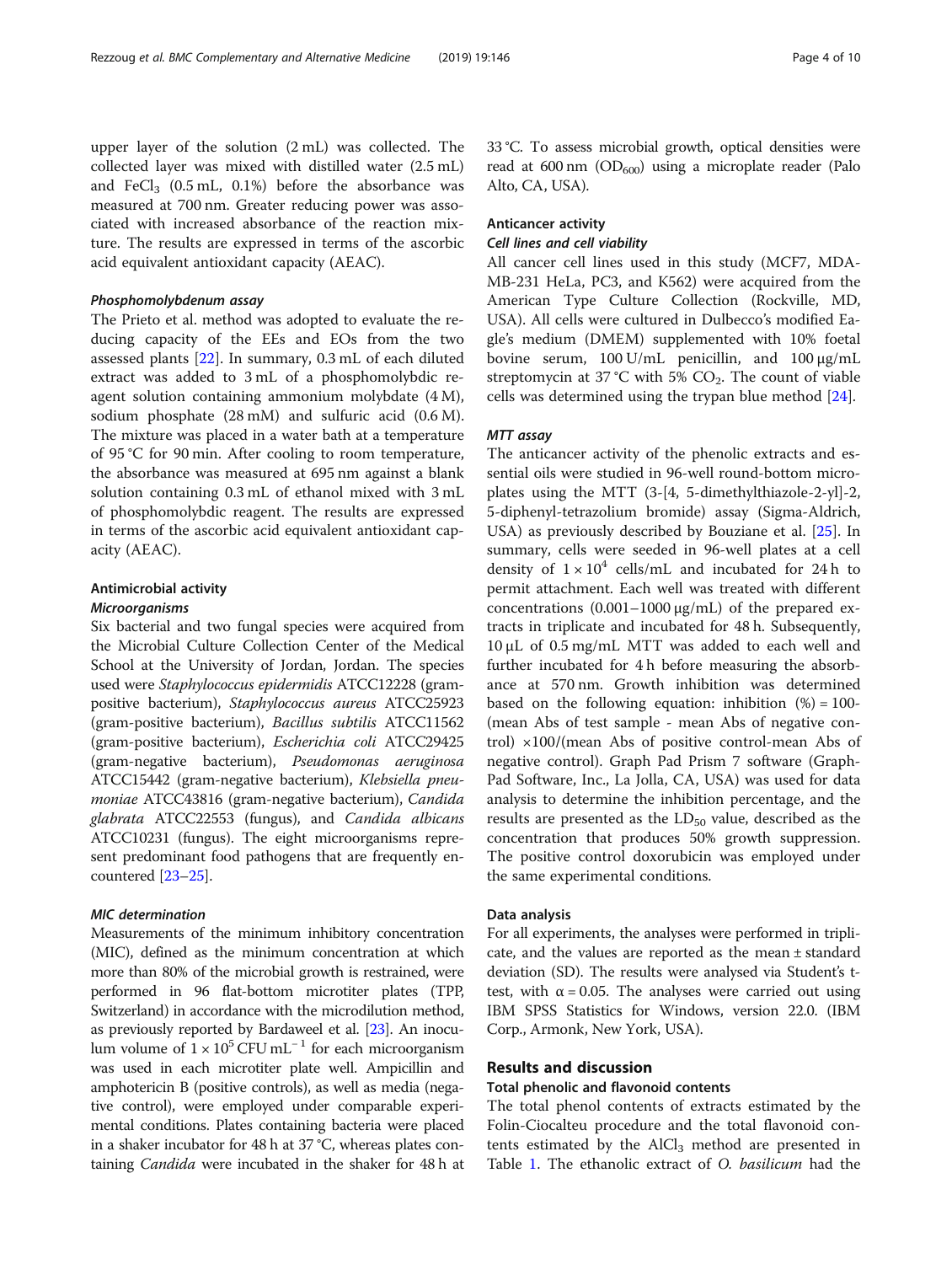| character of community colomboning and imprimed only children bid |                                    |                                     |  |  |  |  |
|-------------------------------------------------------------------|------------------------------------|-------------------------------------|--|--|--|--|
| Plant                                                             | phenolic content<br>(mg/g extract) | flavonoid content<br>(mg/g extract) |  |  |  |  |
| Ocimum basilicum                                                  | $226 + 2$                          | $213 + 3$                           |  |  |  |  |
| Thymus algeriensis                                                | $125 + 1$                          | $118 + 1$                           |  |  |  |  |
|                                                                   |                                    |                                     |  |  |  |  |

<span id="page-4-0"></span>Table 1 Total phenolic and flavonoids contents in the ethanolic extracts of Ocimum basilicum and Thymus algeriensis

highest phenolic compound content and flavonoid content (226 mg/g, gallic acid equivalents, and 213 mg/g, rutin equivalents).

## Identification of phenolic compounds by HPLC

In this study, 15 phenolic compounds in the ethanolic extracts of O. basilicum and T. algeriensis were investigated by HPLC. The concentrations of the identified polyphenolic compounds in all analysed samples are presented in Table 2 (shown in the order of their retention time). The data in Table 2 revealed that the ethanolic extract of O. basilicum had high amounts of rutin, epicatechin and vanillic acid: 476.28 μg/g, 225.01 μg/g, and 138.24 μg/g, respectively. Two phenolic compounds, quercetin (0.36 μg/g) and caffeic acid  $(6.48 \text{ µg/g})$ , were found in low concentrations. In the T. algeriensis ethanolic extract, six compounds were detected in notably high concentrations: epicatechin (major compound; 824.79 μg/g), 2, 5-dihydroxybenzoic acid (778.76  $\mu$ g/g), ellagic acid (374.58  $\mu$ g/g), rutin

|                   | Table 2 HPLC analysis of ethanolic extracts for phenolic |  |
|-------------------|----------------------------------------------------------|--|
| compound contents |                                                          |  |

| Phenolic standard<br>compounds | Standard retention<br>time RT (min) | Ocimum<br>basilicum<br>$(\mu g/g)$ | Thymus<br>algeriensis<br>$(\mu q/q)$ |
|--------------------------------|-------------------------------------|------------------------------------|--------------------------------------|
| Gallic acid                    | 6.8                                 | 17.61                              | 10.49                                |
| 3,4-dihydroxy benzoic<br>acid  | 10.7                                | 21.56                              | 1.42                                 |
| 4-hydroxy benzoic<br>acid      | 15.7                                | 46.29                              | 10.03                                |
| 2,5 dihydroxybenzoic<br>acid   | 17.2                                | 52.14                              | 778.76                               |
| Chlorogenic acid               | 18.2                                | 25.11                              | 22.68                                |
| Vanillic acid                  | 19.2                                | 138.24                             | 182.67                               |
| Epicatechin                    | 21.3                                | 225.01                             | 824.79                               |
| Caffeic acid                   | 22.7                                | 6.48                               | 33.30                                |
| p-coumaric acid                | 26.1                                | 12.83                              | 83.80                                |
| Ferulic acid                   | 30.1                                | 25.00                              | 34.30                                |
| Rutin                          | 45.6                                | 476.28                             | 280.39                               |
| Ellagic                        | 47.7                                | 27.64                              | 374.58                               |
| Naringin                       | 49.7                                | 21.02                              | 120.67                               |
| Quercetin                      | 70.4                                | 0.36                               | 2.84                                 |
| Cinnamic acid                  | 71.1                                | 54.68                              | 20.51                                |

(280.39  $\mu$ g/g), vanillic acid (182.67  $\mu$ g/g), and naringin (120.67 μg/g). Epicatechin was found to be the major compound in the Thymus algeriensis ethanolic extract (824.79 μg/g), and 3, 4-dihydroxybenzoic acid was detected in the lowest concentration (1.42  $\mu$ g/g). Nonetheless, to the best of our knowledge, HPLC identification of phenolic compounds from Thymus algeriensis has never been previously reported.

# Essential oil yield and chemical composition

The yields of the essential oils under study were 1.05 and 0.51% for O. basilicum and T. algeriensis, respectively. Chromatographic analyses resulted in the identification of 61 compounds, representing 98.3% (O. basilicum) and 96.5% (*T. algeriensis*) of the essential oils (Table [3](#page-5-0)). These compounds were grouped into six chemical classes: monoterpene hydrocarbons, oxygenated monoterpenes, sesquiterpene hydrocarbons, oxygenated sesquiterpenes, apocarotenes, and non-terpene derivatives.

In the essential oil of O. basilicum, 26 compounds were identified, accounting for 98.3% of the oil. Interestingly, the content of oxygenated monoterpenes (92.0%) was 23 times greater than that of monoterpene hydrocarbons (4.0%). Linalool (52.1%) and linalyl acetate (19.1%) were detected as the major compounds in the oil. The composition of the essential oil of O. basilicum is extremely variable because of the existence of several chemotypes, i.e., linalool, methyl chavicol, eugenol, methyl eugenol and neral are the main compounds [\[26](#page-9-0)]. The essential oil obtained in the present study can be classified as a linalool-linalyl acetate chemotype, a characteristic chemotype of European basil [\[26](#page-9-0)].

In the T. algeriensis essential oil, 29 compounds were identified, of which 74.7% were oxygenated monoterpenes and 15.6% were monoterpene hydrocarbons. Among the minor compounds, oxygenated sesquiterpene (4.4%) was characterized. The major compounds in T. algeriensis EO were  $\alpha$ -terpinyl acetate (47.4%), neryl acetate (9.6%), and α-pinene (6.8%). The main compounds in essential oil from T. algeriensis from different geographical areas have been frequently reported to include camphor and/or αpinene, while thymol and linalool have been occasionally reported as the main compounds [[27\]](#page-9-0). Interestingly, the chemical composition of the T. algeriensis essential oil reported in this study appears to be unique, as α-terpinyl acetate and neryl acetate were detected as the major compounds in the oil but thymol was not detected at all.

# Antioxidant activities DPPH assay

DPPH is a stable radical that appears purple in solution and has an absorbance maximum at 515 nm. Upon reduction, its colour changes into yellow with a concomitant decrease in absorbance at 515 nm. The colour change is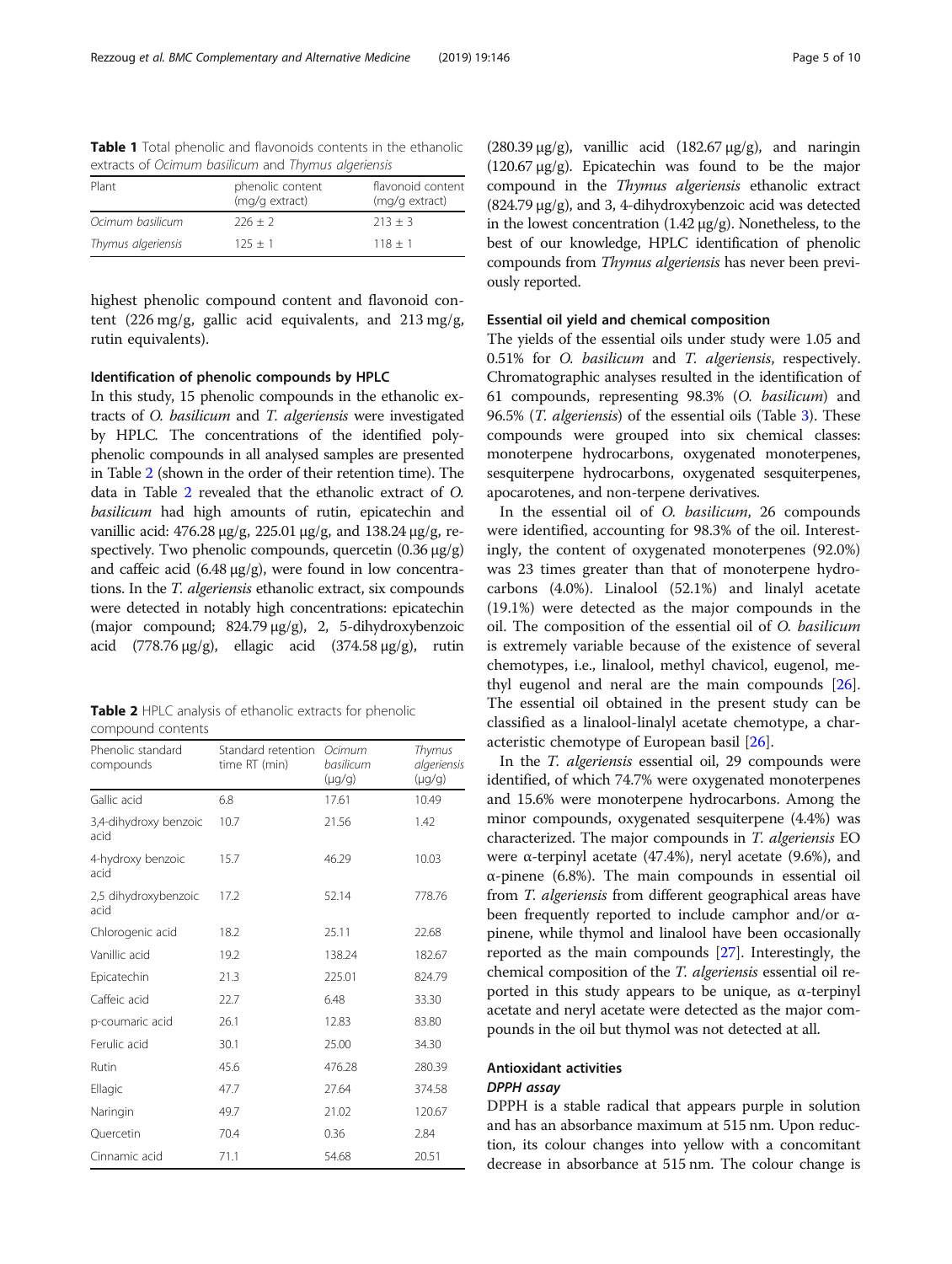| Constituents              | LRI  | O. basilicum<br>(% )       | T. algeriensis<br>(% )     | Method of identification <sup>b</sup> |
|---------------------------|------|----------------------------|----------------------------|---------------------------------------|
| a-pinene                  | 941  | 0.3                        | 6.8                        | MS; LRI; RC                           |
| camphene                  | 955  | $-$ a                      | 0.8                        | MS; LRI; RC                           |
| sabinene                  | 977  | 0.4                        | 0.7                        | MS; LRI; RC                           |
| $\beta$ -pinene           | 982  | 0.6                        | 1.2                        | MS; LRI; RC                           |
| myrcene                   | 993  | 1.3                        | 1.2                        | MS; LRI; RC                           |
| 3-octanol                 | 994  | $\mathsf{a}$               | $a =$                      | MS; LRI; RC                           |
| a-terpinene               | 1020 | $\_$ a $\,$                | $-$ a                      | MS; LRI; RC                           |
| $p$ -cymene               | 1028 | $\_$ a $\,$                | 0.3                        | MS; LRI; RC                           |
| limonene                  | 1032 | $-$ a                      | 2.7                        | MS; LRI; RC                           |
| 1,8-cineole               | 1034 | 9.2                        | 4.1                        | MS; LRI; RC                           |
| $(Z)-\beta$ -ocimene      | 1042 | 0.7                        | $a =$                      | MS; LRI; RC                           |
| $(E)-\beta$ -ocimene      | 1052 | 0.5                        | 1.5                        | MS; LRI; RC                           |
| y-terpinene               | 1063 | $\overline{a}$             | $a =$                      | MS; LRI; RC                           |
| cis-sabinene hydrate      | 1070 | $\_$ a $\,$                | $\overline{\phantom{a}}$ a | MS; LRI; RC                           |
| terpinolene               | 1090 | 0.2                        | 0.4                        | MS; LRI; RC                           |
| linalool                  | 1101 | 52.1                       | 1.2                        | MS; LRI; RC                           |
| nonanal                   | 1104 | $a =$                      | $a =$                      | MS; LRI; RC                           |
| pentylisovalerate         | 1108 | 0.1                        | $a =$                      | MS; LRI                               |
| 1-octen-3-yl acetate      | 1111 | 0.1                        | 0.4                        | MS; LRI; RC                           |
| cis-p-menth-2-en-1-ol     | 1123 | $-$ a                      | $-$ a                      | MS; LRI                               |
| 3-octyl acetate           | 1126 | 0.2                        | $-$ a                      | MS; LRI; RC                           |
| a-campholenal             | 1127 | $\overline{a}$             | 0.5                        | MS; LRI                               |
| camphor                   | 1145 | $\Box$ a                   | 1.1                        | MS; LRI; RC                           |
| trans-verbenol            | 1147 | $-$ a                      | 0.5                        | MS; LRI; RC                           |
| δ-terpineol               | 1172 | 0.2                        | $-$ a                      | MS; LRI                               |
| 4-terpineol               | 1179 | 0.1                        | 0.5                        | MS; LRI; RC                           |
| a-terpineol               | 1191 | 5.7                        | 4.9                        | MS; LRI; RC                           |
| cis-dihydrocarvone        | 1195 | $\overline{a}$             | $\overline{\phantom{a}}$ a | MS; LRI; RC                           |
| trans-carveol             | 1219 | $\Box$ a                   | 0.4                        | MS; LRI; RC                           |
| (Z)-3-hexenyl isovalerate | 1238 | $-$ a                      | $-$ a                      | MS; LRI; RC                           |
| pulegone                  | 1239 | 0.2                        | a                          | MS; LRI; RC                           |
| neral                     | 1242 | $-$ a                      | 0.2                        | MS; LRI; RC                           |
| carvone                   | 1244 | $-$ a                      | 0.3                        | MS; LRI; RC                           |
| linalyl acetate           | 1259 | 19.1                       | $\Box$ a                   | MS; LRI; RC                           |
| bornyl acetate            | 1287 | $\overline{a}$             | 3.1                        | MS; LRI; RC                           |
| dihydroedulan IA          | 1292 | $-$ a                      | $-$ a                      | MS; LRI                               |
| isodihydrocarvyl acetate  | 1329 | $a =$                      | $-$ a                      | MS; LRI                               |
| a-terpinyl acetate        | 1352 | $-$ a                      | 47.4                       | MS; LRI; RC                           |
| cis-carvyl acetate        | 1364 | $-$ a                      | $\overline{\phantom{a}}$ a | MS; LRI; RC                           |
| neryl acetate             | 1365 | 1.8                        | 9.6                        | MS; LRI; RC                           |
| geranyl acetate           | 1383 | 3.6                        | 0.9                        | MS; LRI; RC                           |
| $\beta$ -elemene          | 1392 | $\overline{\phantom{a}}$ a | $-$ a                      | MS; LRI                               |
| (Z)-jasmone               | 1395 | $-$ a                      | $-$ a                      | MS; LRI; RC                           |

<span id="page-5-0"></span>Table 3 Chemical composition of the essential oils extracted from the leaves of O. basilicum and T. algeriensis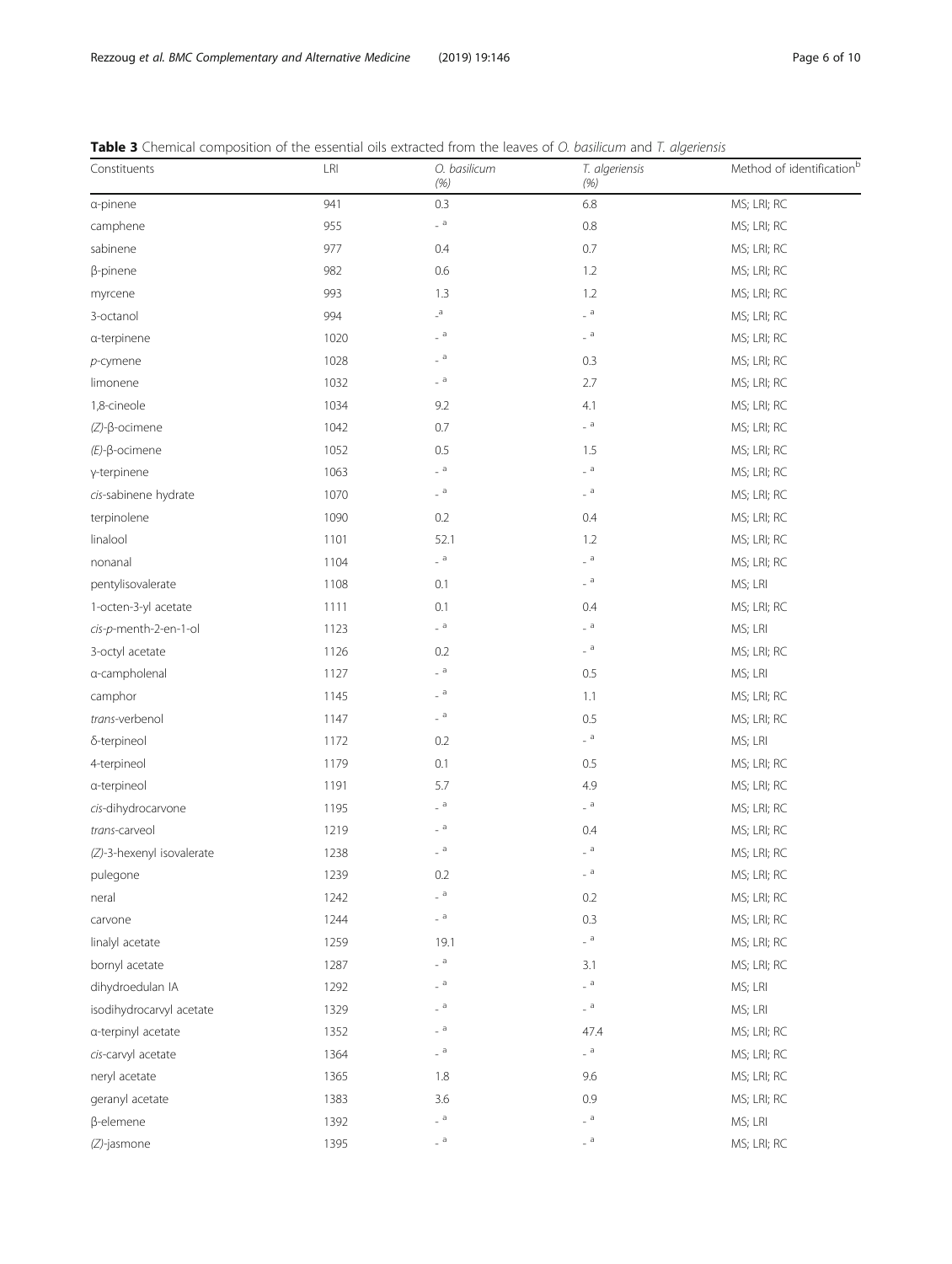| Constituents               | LRI  | O. basilicum<br>(% ) | T. algeriensis<br>(% ) | Method of identification <sup>b</sup> |
|----------------------------|------|----------------------|------------------------|---------------------------------------|
| β-caryophyllene            | 1419 | 1.0                  | 0.6                    | MS; LRI; RC                           |
| β-copaene                  | 1430 | $a =$                | $a =$                  | MS; LRI                               |
| aromadendrene              | 1440 | $-$ a                | $a =$                  | MS; LRI; RC                           |
| a-humulene                 | 1455 | 0.1                  | $\overline{a}$         | MS; LRI; RC                           |
| $(E)-\beta$ -farnesene     | 1458 | 0.1                  | $_{-}$ a               | MS; LRI; RC                           |
| cis-muurola-4(14), 5-diene | 1463 | 0.1                  | $-$ a                  | MS; LRI                               |
| germacrene D               | 1482 | $a =$                | 0.6                    | MS; LRI                               |
| bicyclogermacrene          | 1496 | a                    | ÷                      | MS; LRI                               |
| germacrene A               | 1505 | $a =$                | $a =$                  | MS; LRI                               |
| δ-cadinene                 | 1524 | $a =$                | $a =$                  | MS; LRI                               |
| $(E)$ -a-bisabolene        | 1542 | $a =$                | 0.2                    | MS; LRI                               |
| $(E)$ -nerolidol           | 1564 | $a =$                | 3.5                    | MS; LRI                               |
| spathulenol                | 1577 | $a =$                | $a =$                  | MS; LRI                               |
| caryophyllene oxide        | 1582 | 0.1                  | 0.9                    | MS; LRI; RC                           |
| viridiflorol               | 1591 | 0.4                  | $a =$                  | MS; LRI                               |
| 1, 10-di-epi-cubenol       | 1615 | 0.1                  | a                      | MS; LRI                               |
| T-cadinol                  | 1641 | $a =$                | $a =$                  | MS; LRI                               |
| T-muurolol                 | 1642 | $a =$                | $a =$                  | MS; LRI                               |
| Monoterpene hydrocarbons   |      | 4.0                  | 15.6                   |                                       |
| Oxygenated monoterpenes    |      | 92.0                 | 74.7                   |                                       |
| Sesquiterpene hydrocarbons |      | 1.3                  | 1.4                    |                                       |
| Oxygenated sesquiterpenes  |      | 0.6                  | 4.4                    |                                       |
| Apocarotenes               |      | 0.0                  | 0.0                    |                                       |
| Non-terpene derivatives    |      | 0.4                  | 0.4                    |                                       |
| Total identified           |      | 98.3                 | 96.5                   |                                       |

Table 3 Chemical composition of the essential oils extracted from the leaves of O. basilicum and T. algeriensis (Continued)

<sup>a</sup>: not detected in the sample

<sup>b</sup>method of identification: MS Mass spectrum, LRI Linear retention index, RC Reference compound

monitored spectrophotometrically and is utilized for the determination of antioxidant capacity [[28,](#page-9-0) [29\]](#page-9-0). To evaluate the different antioxidant potentials of the phenolic extracts and essential oils, their  $IC_{50}$  values, as determined by the DPPH assay, were compared to the  $IC_{50}$  of the reference compound ascorbic acid (vitamin C) in mg/mL. The results are summarized in Table [4.](#page-7-0) The ethanolic extracts demonstrated excellent DPPH radical-scavenging activities. Generally, the activity associated with the O. basilicum extract was stronger than that associated with the T. algeriensis extract, and both extracts had less activity than ascorbic acid (IC<sub>50</sub> = 0.002 ± 3.826 × 10<sup>-6</sup> mg/mL) . For the essential oils, the strongest activity was associated with the T. algeriensis oil, with an  $IC_{50}$  value of 1.437 mg/ mL, followed by BHA ( $IC_{50}$  of 1.437 mg/mL) and the O. *basilicum* oil (IC<sub>50</sub> of 16.296 mg/mL). However, all examined samples were less active than the standard antioxidant ascorbic acid.

## ABTS assay

The results of this assay are shown in Table [4](#page-7-0). Based on the results, the EOs appeared to possess higher anti-free radical activity than the ethanolic extracts. The ethanolic extract of O. basilicum demonstrated higher antiradical activity than the ethanolic extract of T. algeriensis, which may be attributed to its high phenolic content (rutin, vanillic acid, epicatechin); such compounds are responsible for trapping the cation radical ABTS<sup>\*+</sup> by providing H<sup>+</sup>.

# Ferric-reducing antioxidant power test

Table [4](#page-7-0) shows the AEAC values for the ethanolic extracts and essential oils obtained from the studied plants, together with that of BHA, which was chosen as the standard antioxidant. Considerable attention has been focused on the determination of total antioxidant capacity using the antioxidant activity of ascorbic acid in terms of equivalence and reflected in the AEAC, defined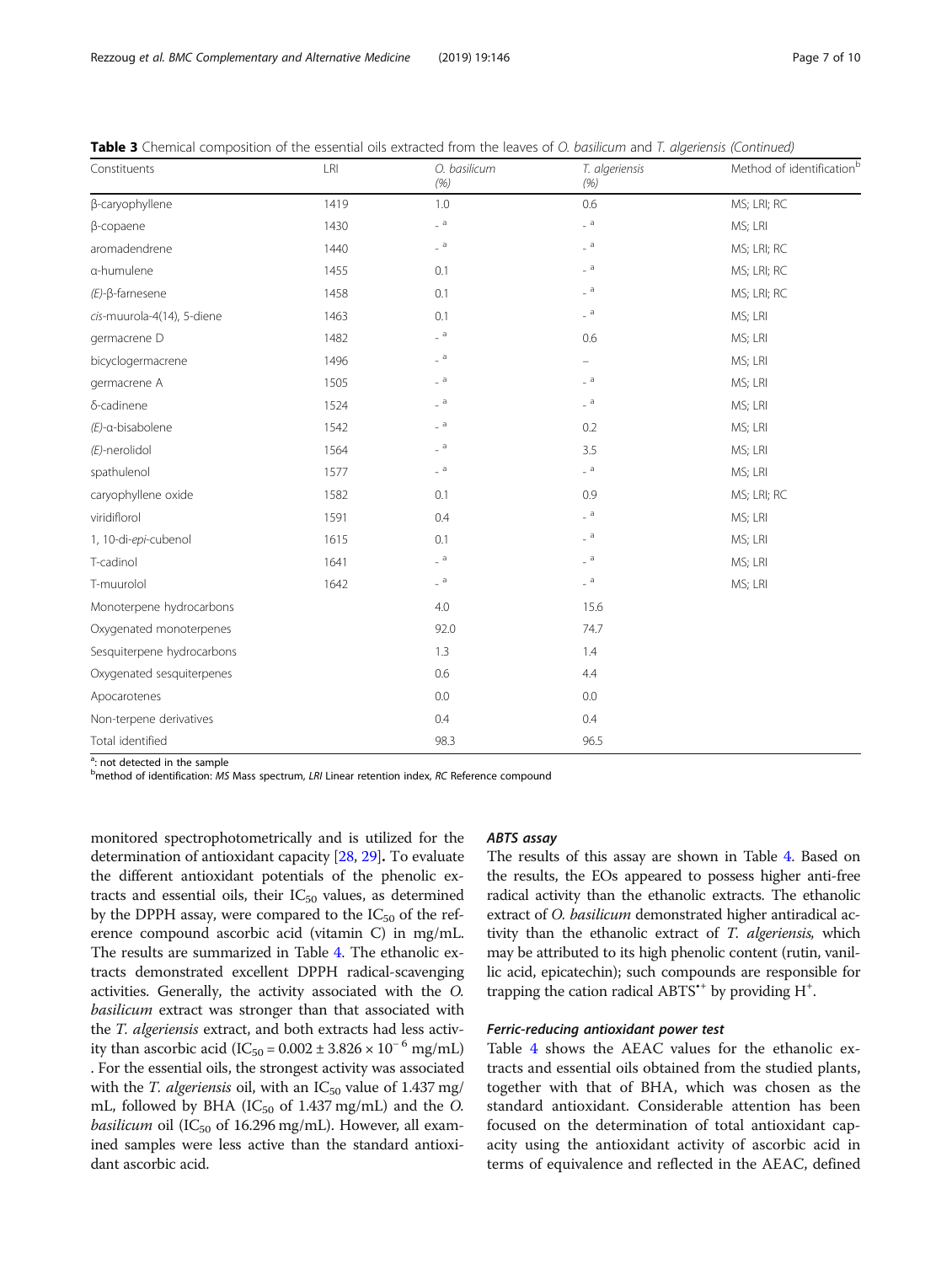| Plant/Control      | Extract | $IC_{50}$ (DPPH)<br>(mq/mL)         | $IC_{50}$ (ABTS)<br>(mq/mL)     | AEAC-FRAP assay<br>$(\mu q/mL)$ | AEAC- Phosphomolybdenum assay<br>(mq/mL) |
|--------------------|---------|-------------------------------------|---------------------------------|---------------------------------|------------------------------------------|
| Ocimum basilicum   | EE      | $0.679 + 0.0383^a$                  | $0.970 + 0.022$ <sup>a</sup>    | $3.657 + 0.009$ <sup>a</sup>    | $0.005 + 0.0003^{\circ}$                 |
|                    | EO      | $16.296 \pm 0.394^c$                | $0.6870 + 0.0203a$              | $0.003 \pm 0.0007$ <sup>c</sup> | $0.760 \pm 0.001$ <sup>c</sup>           |
| Thymus algeriensis | EE      | $1.560 + 0.010$ <sup>a</sup>        | $1.743 + 0.195^a$               | $0.897 \pm 0.064$ <sup>d</sup>  | $0.007 \pm 0.0006^a$                     |
|                    | EO      | $1.437 \pm 4.51$ E-05 <sup>d</sup>  | $0.8960 \pm 0.203$ <sup>a</sup> | $1.387 \pm 0.265$ <sup>d</sup>  | $0.432 \pm 0.001^{\circ}$                |
| Ascorbic acid      |         | $0.002 \pm 3.826$ E-06 <sup>b</sup> | $0.001 + 5.13F - 0.5^{b}$       | <b>ND</b>                       | <b>ND</b>                                |
| Vitamin E          |         | <b>ND</b>                           | <b>ND</b>                       | <b>ND</b>                       | $0.674 \pm 0.057^{\rm b}$                |
| Trolox             |         | <b>ND</b>                           | $0.003 \pm 3.35E - 05^b$        | <b>ND</b>                       | <b>ND</b>                                |
| BHA                |         | $1.685 \pm 0.658^{\rm b}$           | <b>ND</b>                       | $1000 \pm 0.047^b$              | <b>ND</b>                                |

<span id="page-7-0"></span>**Table 4** IC<sub>50</sub> (DPPH), IC<sub>50</sub> (ABTS), AEAC (FRAP assay), AEAC (Phosphomolybdenum assay) of the extracts, ascorbic acid, and BHA

EE Ethanol extract

EO Essential oil

ND Not determined

Each value in the table is represented as mean  $\pm$  SD ( $n = 3$ ). In the same column, means not sharing the same letter are significantly different at  $P < 0.05$ probability level in each column

as the concentration of ascorbic acid (μg/mL) that gives an antioxidant power equivalent to that of a concentration of 1 mg/mL of the EO and EE. A high AEAC indicates a notable antioxidant capacity [[30](#page-9-0)]. Relative to that of the positive control, the EE of O. basilicum had the most potent activity  $(IC_{50}$  of  $3.657 \pm 0.009 \,\mu\text{g/mL})$ , followed by the EO of T. algeriensis (IC<sub>50</sub> of  $1.387 \pm$ 0.265 μg/mL). However, the EE of T. algeriensis demonstrated a lower antioxidant potential, with an  $IC_{50}$  of  $0.897 \pm 0.064 \,\mu g/mL$ . Notably, the EOs from both plants demonstrated poor  $Fe^{2+}$  reducing potential relative to the standard antioxidant BHA.

# Phosphomolybdenum assay

The different extracts of O. basilicum and T. algeriensis were also used to determine their antioxidant capacities from the formation of the green phosphomolybdenum complex. The antioxidant activities of the extracts were referenced to that of ascorbic acid in terms of equivalence by calculating the AEAC value. This method is based on the reduction of molybdenum from an oxidation state of VI to an oxidation state of V in the presence of an antioxidant. This reduction is materialized by the formation of a greenish complex detectable in the visible region at 695 nm at an acidic pH [[31](#page-9-0)]. The results indicate that under the applied experimental conditions, the *O. basilicum* and *T. algeriensis* EOs are potent antioxidants, while their phenolic extracts have the lowest potential to reduce molybdenum. The Ocimum basilicum oil recorded the highest AEAC, which surpassed vitamin E's AEAC under the same experimental conditions. This result may be attributed to the chemical composition of the O. basilicum oil, which mainly contained 92% oxygenated monoterpenes, with linalool as the predominant compound [\[32](#page-9-0)].

## Antimicrobial activity

The ethanolic extracts of O. basilicum and T. algeriensis as well as their essential oils were evaluated in terms of potential antimicrobial activity against a group of pathogenic microorganisms, comprising gram-positive and gram-negative bacteria and a fungus (Table [5](#page-8-0)). Superior antimicrobial activity was observed against the gram-positive bacteria examined in this study, while both plant extracts and essential oils demonstrated moderate activities against gramnegative bacteria. Interestingly, the antimicrobial activities observed after essential oil treatment appeared to be generally more potent than those associated with the ethanolic extracts of O. basilicum and T. algeriensis. As shown in Table [5](#page-8-0), moderate antifungal activity was associated with both the ethanolic extracts and essential oils from O. basilicum and T. algeriensis when examined against Candida glabrata and Candida albicans. Numerous literature studies have provided support for the antimicrobial activities of several of the compounds in the O. basilicum and T. algeriensis ethanolic extracts and essential oils. For instance, quercetin has been reported as a very efficient antimicrobial compound against several pathogenic gram-positive and gram-negative bacteria [\[23](#page-9-0)–[25\]](#page-9-0). In addition, it has been shown that the antibacterial activities of flavonoids, such as quercetin, were effectively enhanced in the presence of rutin, a major component of the ethanolic extracts of both plants, although rutin did not show activity on its own [\[33](#page-9-0)].

## Anticancer activity

The in vitro antiproliferative effects of the ethanolic extracts and essential oils from *O. basilicum* and *T. algeriensis* were assessed on five human cancer cell lines, namely human breast adenocarcinoma MCF-7 and MDA-MB-231 cell lines, the human adenocarcinoma HeLa cell line, the human prostate cancer PC3 *cell line*, and the human leukaemia K56S cell line. The observed antiproliferative activities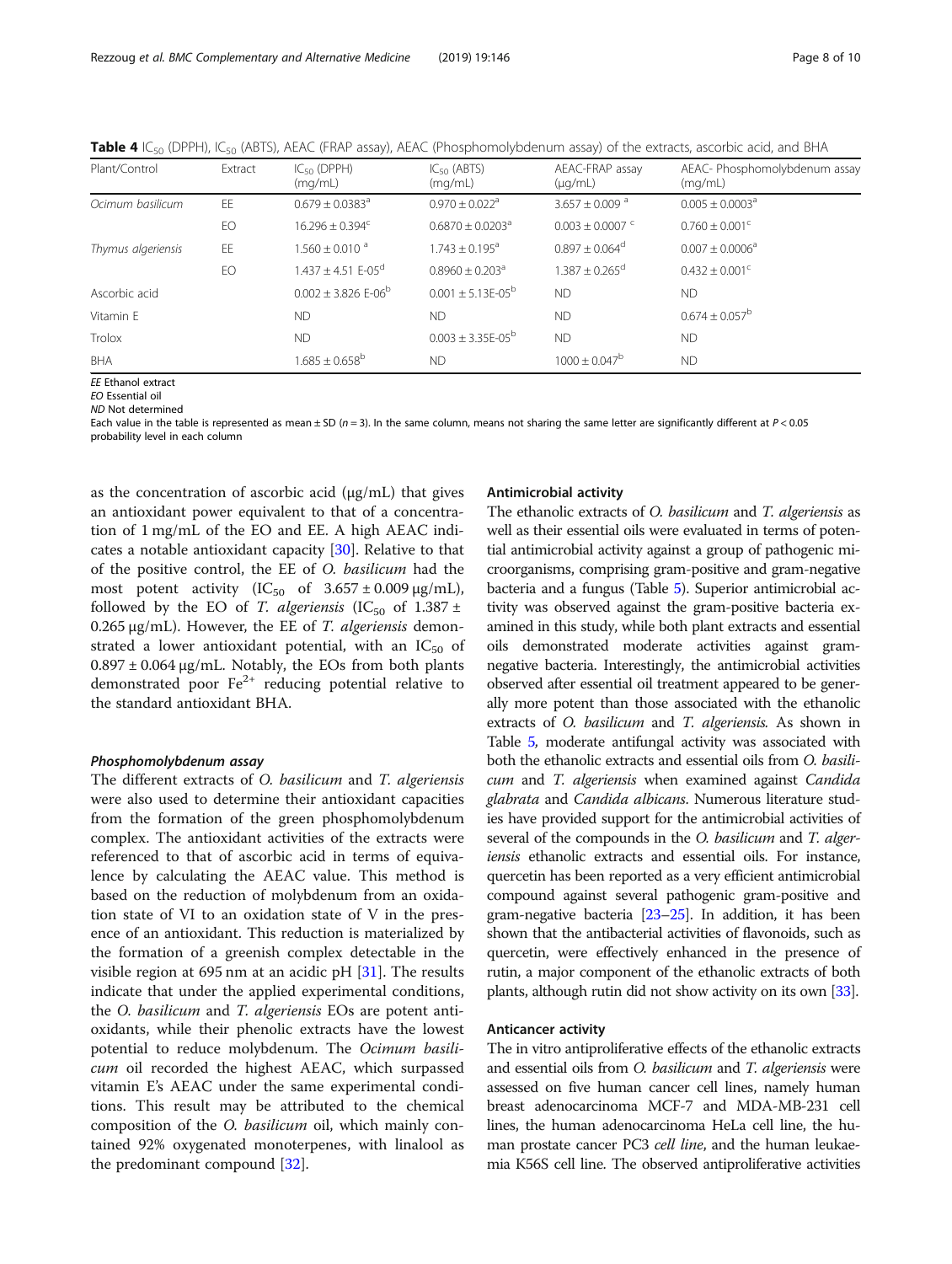| Extract             | S. epidermidis           | S. aureus | B. subtilis    | E. coli | K. pneumoniae | p. aeruginosa | C. albicans | C. glabrata |
|---------------------|--------------------------|-----------|----------------|---------|---------------|---------------|-------------|-------------|
| O.basilicum<br>EE   | 128                      | 128       | 64             | 128     | 256           | 256           | 64          | 128         |
| T.algeriensis<br>ΕE | 128                      | 64        | 64             | 256     | 256           | 512           | 128         | 128         |
| O.basilicum<br>EО   | 32                       | 32        | 16             | 64      | 128           | 256           | 32          | 32          |
| T.algeriensis<br>EО | 32                       | 32        | 32             | 64      | 256           | 512           | 64          | 32          |
| Ampicillin          | C.                       | 2         | $\overline{4}$ | 16      | 64            | 128           |             |             |
| Amphotericin B      | $\overline{\phantom{0}}$ |           |                |         |               |               | $\bigcap$   | $\bigcap$   |

<span id="page-8-0"></span>Table 5 Antimicrobial activities of O. basilicum and T. algeriensis ethanolic extracts and essential oils against eight pathogenic microorganisms expressed as MIC (μg/mL) values

on the examined cell lines are presented in Table  $6$  as  $LD_{50}$ values, referring to the concentration at which cancer cell survival was reduced by 50%. The dose-dependent curves obtained by nonlinear regression were used to calculate the  $LD_{50}$  values. Doxorubicin, a well-known anticancer agent, was used as a positive control and demonstrated  $LD_{50}$ values ranging from 1-20 μg/mL against the different cancer cell lines used in this study. Generally, the essential oils from both plants were much more effective in suppressing cancer cell growth than the ethanolic extracts.

The phytochemical constituents of the essential oils under investigation include many of the most active naturally existing anticancer phytochemicals, such as 1, 8 cineole and linalool [[23](#page-9-0)–[25](#page-9-0)]. Similarly, polyphenols, such as quercetin, are often reported to exert anticancer activities against various cancer cell lines [[25](#page-9-0)]. Remarkably, the numerous phytochemical constituents in essential oils and their potency to prevent cancer cell growth at fairly low concentrations may be attributed to the additive or synergistic effects of the different components.

# Conclusion

In summary, the chemical composition of ethanolic extracts and essential oils from Ocimum basilicum and Thymus algeriensis cultivated in the Algerian Saharan Atlas was reported for the first time in this study. A rich flavonoid content of the EEs of both plants was revealed by

**Table 6** Antiproliferative activities of *O. basilicum* and *T. algeriensis* ethanolic extracts and essential oils on five human cancer cell lines, exposure time 48 h. LD<sub>50</sub> (μg/mL) values are shown  $\pm$ SD

| criposare anne no ni comprincipalmente and shown $\pm$ so |       |                 |              |                                          |         |  |  |  |
|-----------------------------------------------------------|-------|-----------------|--------------|------------------------------------------|---------|--|--|--|
| Extract                                                   | MCF-7 | MDA-MB-231 Hela |              | PC3                                      | K562    |  |  |  |
| O. basilicum $>10,000$<br>FF                              |       | >10.000         | >10.000      | >10.000                                  | >10.000 |  |  |  |
| $T.$ algeriensis $> 10,000$<br>FF                         |       | >10.000         | >10.000      | >10,000                                  | >10,000 |  |  |  |
| O. basilicum $1090 \pm 64$ $1012 \pm 44$<br>FO.           |       |                 |              | $1052 \pm 38$ $1028 \pm 78$ 929 $\pm 18$ |         |  |  |  |
| T. algeriensis $647 \pm 16$ $715 \pm 22$<br>EО            |       |                 | $746 \pm 19$ | $1067 \pm 96$ 300 $\pm$ 13               |         |  |  |  |

HPLC analysis of the phenolic compounds. GC-MS analysis demonstrated that linalool (52.1%) and linalyl acetate (19.1%) are the major compounds in the essential oil from O. basilicum, while α-terpinyl acetate (47.4%), neryl acetate (9.6%), and  $\alpha$ -pinene (6.8%) were identified as the major compounds in the essential oil from T. algeriensis. Additionally, diverse bioactivities of the ethanolic extracts and essential oils from both plants were observed against a range of clinically relevant strains of microorganisms, with enhanced activities against gram-positive bacteria. The essential oils from both plants were much more potent in inhibiting cancer cell growth than the ethanolic extracts. Moderate antioxidant activities were elucidated, suggesting their potential for use in pharmaceutical industries and food production technologies.

#### Abbreviations

Ac: Absorbance of the control reaction; AEAC: Ascorbic acid equivalent antioxidant capacity; A<sub>S</sub>: Absorbance of the test sample; EE: Ethanolic extract; EO: Essential oil; GAE: Gallic acid equivalents; GC-EIMS: Gas chromatography with electron impact mass spectrometry; LD: Lethal dose; MIC: Minimum inhibitory concentration; RE: Rutin equivalents

#### Acknowledgements

Not applicable.

#### Authors' contributions

MR and SB designed and performed the experiments, interpreted the results, drafted the manuscript and revised it. BB and AG collected the plants, isolated the essential oils, characterized the antioxidant activities of the oils, drafted the manuscript and participated in the design of the study. AR and FG prepared and evaluated the results and participated in writing the manuscript. OK and RM conducted the chemical composition analysis, performed the statistical analysis and participated in drafting the manuscript. All authors read and approved the final manuscript.

## Funding

This research was supported by The Deanship of Scientific Research at The University of Jordan (1786) and The University of Laghouat (Algeria). The funding body had no role in the study design, performance, data collection and analysis, decision to publish, or preparation/writing of the manuscript.

#### Availability of data and materials

The data that support the findings of this study are available from the corresponding author on reasonable request.

#### Ethics approval and consent to participate

Not applicable because the research did not involve human participants.